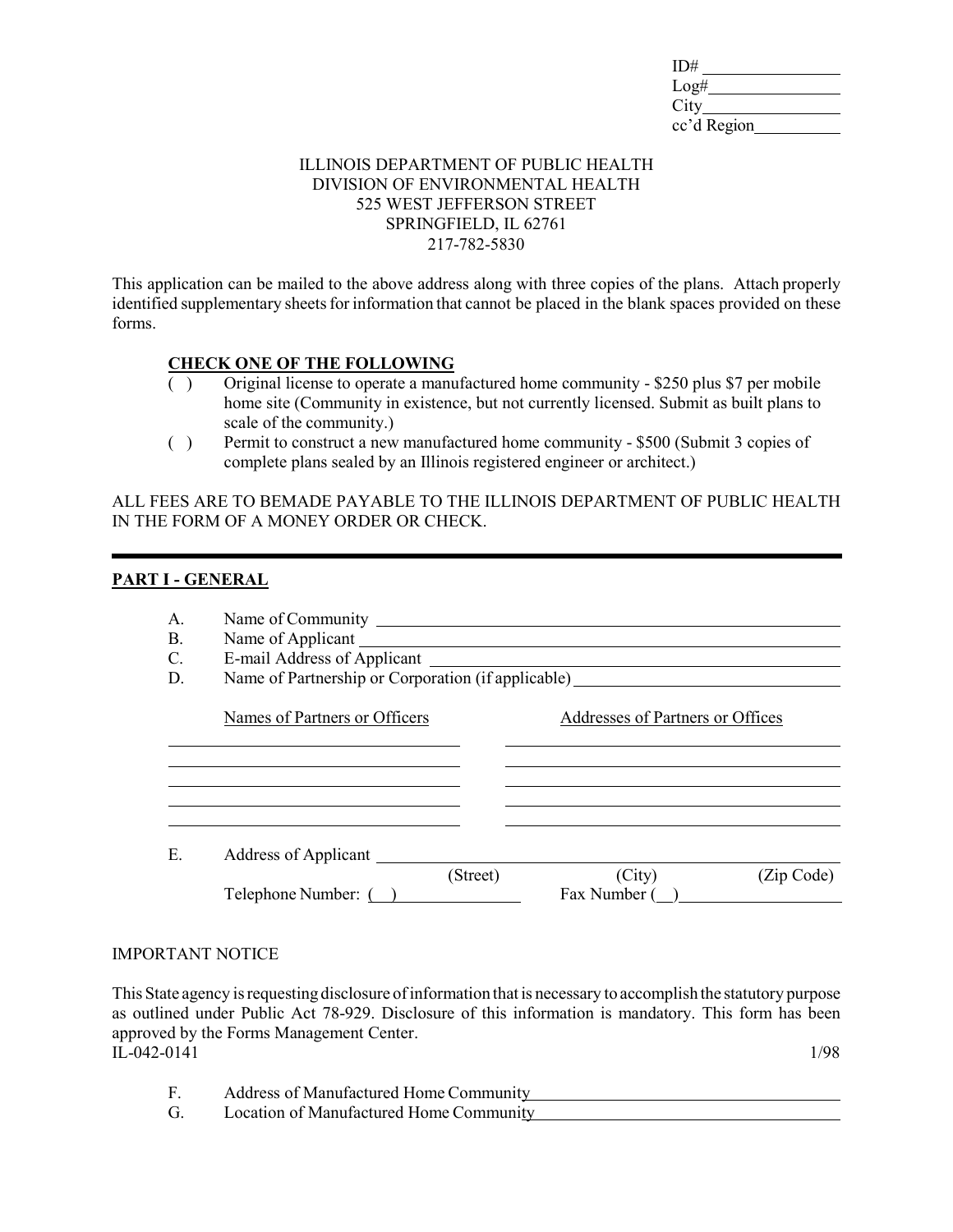|    | (Township)                                                        | (Zip Code)                                                         | (Telephone)               |
|----|-------------------------------------------------------------------|--------------------------------------------------------------------|---------------------------|
|    |                                                                   |                                                                    |                           |
| G. | Number of Manufactured Home Sites                                 |                                                                    | Specify the Sites in Each |
|    |                                                                   |                                                                    | Category by Site Number   |
|    | 1. Existing Manufactured Home Sites                               |                                                                    |                           |
|    | 2. New Sites to be Constructed                                    |                                                                    |                           |
|    | 3. Sites to be Eliminated                                         |                                                                    |                           |
|    | 4. New Total                                                      |                                                                    |                           |
| H. | Manager                                                           |                                                                    |                           |
|    |                                                                   |                                                                    |                           |
|    | 2. Address:                                                       |                                                                    |                           |
|    | (Street)                                                          | (City)                                                             | (Zip Code)                |
|    | $\text{Telephone} (\_\_\_\_\_\_\_\_\$                             |                                                                    | Fax Number ()             |
| I. | Zoning Requirements                                               |                                                                    |                           |
|    |                                                                   |                                                                    |                           |
|    |                                                                   |                                                                    |                           |
|    |                                                                   |                                                                    |                           |
|    |                                                                   |                                                                    |                           |
|    | 3. Is the manufactured home community properly zoned? () Yes      |                                                                    | $()$ No                   |
|    | 4. Location of manufactured home community () inside municipality | () outside municipal limits                                        |                           |
|    | <b>PART II GENERAL CONSTRUCTION</b>                               |                                                                    |                           |
| A. |                                                                   |                                                                    |                           |
|    |                                                                   |                                                                    |                           |
| B. |                                                                   |                                                                    |                           |
| C. | <b>Traffic Flow Pattern</b>                                       |                                                                    |                           |
| D. | Parking Facilities                                                |                                                                    |                           |
| Ε. | Type of Roadway Curbing                                           |                                                                    |                           |
| F. | Manufactured Home Lot Size                                        | (Minimum Length)                                                   | (Maximum Length)          |
|    |                                                                   |                                                                    |                           |
| G. | Type of Home Foundation                                           | (Minimum Square Footage)<br>() Runner () Slab<br>If other, explain | () Other                  |

# **PART III WATER SUPPLY**

| Municipal Water Supply () Yes () No Public Water District () Yes () No |  |  |
|------------------------------------------------------------------------|--|--|
| Name of Municipality or District                                       |  |  |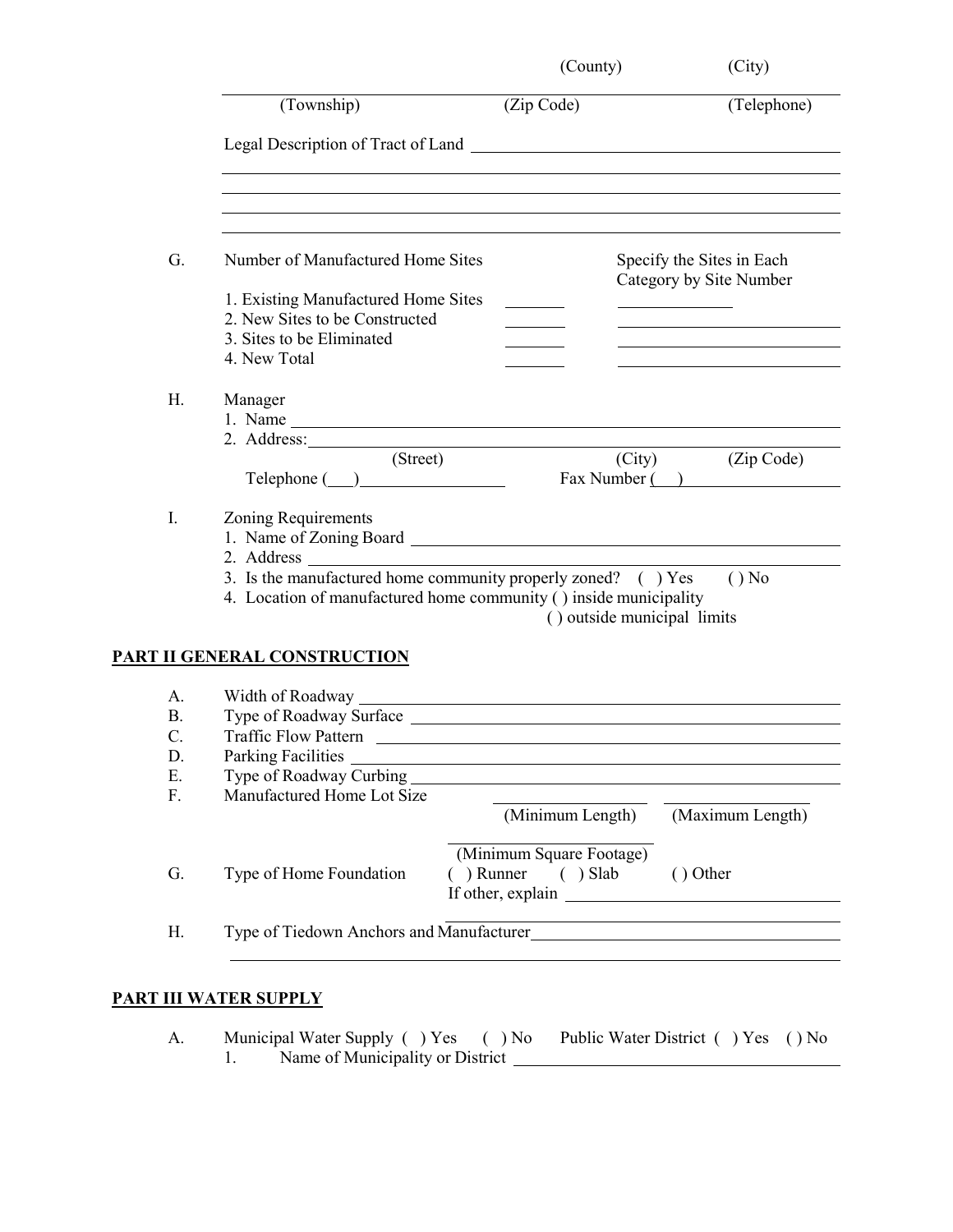|    | 2.<br>3. | Size of Water Main Serving Community_<br>Copy of Water Agreement is Attached () Yes () No                          |  |  |  |
|----|----------|--------------------------------------------------------------------------------------------------------------------|--|--|--|
|    | 4.       | Pressure in Main at Point of Tap                                                                                   |  |  |  |
| В. |          | Private Water Supply*                                                                                              |  |  |  |
|    | 1.       |                                                                                                                    |  |  |  |
|    | 2.       |                                                                                                                    |  |  |  |
|    | 3.       |                                                                                                                    |  |  |  |
|    | 4.       |                                                                                                                    |  |  |  |
|    | 5.       |                                                                                                                    |  |  |  |
|    | 6.       |                                                                                                                    |  |  |  |
|    | 7.       |                                                                                                                    |  |  |  |
|    | 8.       |                                                                                                                    |  |  |  |
|    |          | (Name of Manufacturer)<br>(Model Number)                                                                           |  |  |  |
|    | 9.       |                                                                                                                    |  |  |  |
|    | 10.      | Pump Time                                                                                                          |  |  |  |
|    | 11.      |                                                                                                                    |  |  |  |
|    | 12.      |                                                                                                                    |  |  |  |
|    | 13.      | Drawdown                                                                                                           |  |  |  |
|    | 14.      | Capacity of Pump Installed (Gallons Per Minute)                                                                    |  |  |  |
|    | 15.      |                                                                                                                    |  |  |  |
|    | 16.      |                                                                                                                    |  |  |  |
|    | 17.      | Have the well and pump been properly disinfected? _______________________________                                  |  |  |  |
|    | 18.      | Sampling                                                                                                           |  |  |  |
|    |          | Has a sample of well water been submitted for bacterial analysis to a State<br>a.                                  |  |  |  |
|    |          | laboratory? () Yes () No Lab Number of Sample                                                                      |  |  |  |
|    |          | If sample has not been submitted, please specify address where sample<br>$\mathbf{b}$ .                            |  |  |  |
|    |          | bottles can be mailed:                                                                                             |  |  |  |
|    |          |                                                                                                                    |  |  |  |
|    | 19.      | Additional Treatment - If water treatment is proposed, plans and specifications must<br>be submitted.              |  |  |  |
|    |          | Is continuous disinfection of water supply proposed? ( ) Yes ( ) No<br>a.                                          |  |  |  |
|    |          | Is fluoridation of water supply proposed? () Yes () No<br>$\mathbf{b}$ .                                           |  |  |  |
|    |          | Is additional treatment/conditioning proposed? () Yes () No<br>$\mathbf{c}$ .                                      |  |  |  |
|    |          | * Submit identical information on all additional wells that are to be used in this<br>manufactured home community. |  |  |  |

**PART IV WATER STORAGE** Plans must be submitted in accordance with Section 860.230 of the Manufactured Home Community Code.

| A. | Type of Storage Proposed/Existing     |                |                  |       |
|----|---------------------------------------|----------------|------------------|-------|
|    | Capacity of Storage Proposed/Existing |                |                  |       |
| C. | Maximum Pressure                      | $_{\rm (DS1)}$ | Minimum Pressure | (psi) |

### **PART V WATER DISTRIBUTION SYSTEM**

- A. Length of Water Main<br>B. Size of Water Main (Inside Diameter) Feet<br>Inches
- Size of Water Main (Inside Diameter)
	- 1. Type of Water Main Material 2. Testing Agency Approval Num
		- Testing Agency Approval Number (i.e. ASTM #)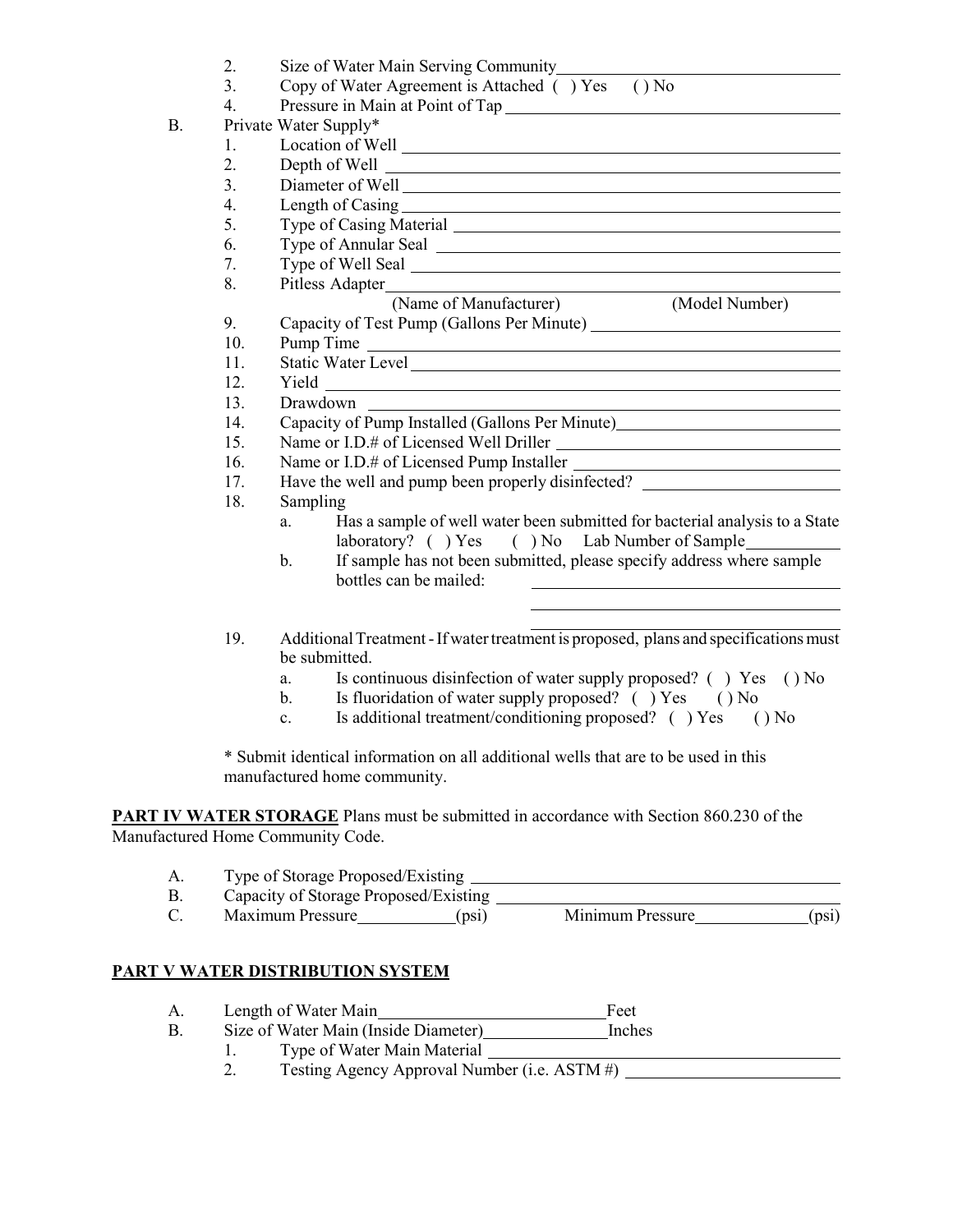| C.        |                       | Size of Water Service Connection Lines (Inside Diameter) [Inches                                   |
|-----------|-----------------------|----------------------------------------------------------------------------------------------------|
|           | 1.                    | Type of Water Connection Material (Illinois Plumbing Code Table A)                                 |
|           | 2.                    | <u> 1980 - Johann Barn, amerikansk politiker (</u><br>Testing Agency Approval Number (i.e. ASTM #) |
| D.        |                       | Type of Water Service Riser                                                                        |
|           | 1.                    |                                                                                                    |
|           | 3.                    |                                                                                                    |
|           | 3.                    | Model Number<br>Height of Riser Above Ground (Minimum 4 inches)                                    |
| Ε.        |                       | Installation of Water Lines (Illinois Plumbing Code)                                               |
|           | 1.                    | Distance separation between water and sewer main. (Minimum 10 feet)                                |
|           |                       | () Yes () No - If no, indicate how the lines are installed.                                        |
|           | 2.                    | Indicate how crossings of water and sewer lines are constructed.                                   |
|           |                       |                                                                                                    |
|           | PART VI SEWAGE SYSTEM |                                                                                                    |
| A.        |                       | Municipal sewage system or sanitary district. () Yes () No                                         |
|           | 1.                    |                                                                                                    |
|           | 2.                    | Copy of agreement with city or sanitary district is attached. $( )$ Yes<br>$()$ No                 |
| <b>B.</b> |                       | Private Sewage Disposal System (Private Sewage Disposal Code) Submit identical                     |
|           |                       | information on all private sewage disposal systems that are to be used in this                     |
|           |                       | manufactured home community.                                                                       |
|           | 1.                    |                                                                                                    |
|           |                       | (Capacity)<br>$(Approval \#)$                                                                      |
|           | 2.                    |                                                                                                    |
|           | 3.                    |                                                                                                    |
|           | 4.                    | Percolation Data                                                                                   |
|           |                       | Test Hole #1 hours minutes                                                                         |
|           |                       | Test Hole #2 hours minutes                                                                         |
|           |                       | Test Hole #3_________ hours___________ minutes                                                     |
|           |                       | At least 3 percolation tests are required for each subsurface seepage                              |
|           |                       | disposal system.                                                                                   |
|           | 5.                    | Installation/Maintenance must be done by a licensed private sewage disposal                        |
|           |                       | contractor.                                                                                        |
|           |                       | d.                                                                                                 |
|           |                       | I.D. $#$<br>e.                                                                                     |
|           | 6.                    | Calculations of Required Capacities                                                                |
|           |                       | The number of sites times the volume per site per day divided by the<br>a.                         |
|           |                       | percolation rate equals the required absorption area.                                              |
|           |                       | Sites x 400 gallons/day/site $\pm$ gallons/ft <sup>2</sup> /day =<br>$ft^2$                        |
|           |                       | The absorption area divided by the trench width equals the lineal feet of<br>b.                    |
|           |                       | absorption trench.                                                                                 |
|           |                       | $ft^2 \div \underline{\qquad} = \underline{\qquad}$ Feet of trench needed.                         |
|           | 7.                    | Other Private Sewage Disposal Systems (Plans and specifications must be                            |
|           |                       | submitted.)                                                                                        |
|           |                       | Sand Filter ()<br>a.                                                                               |
|           |                       | Package Treatment ()<br>b.                                                                         |
|           |                       | Three Cell Lagoon ()<br>c.                                                                         |

- d. Other Specify
- e. If treated sewage discharges above ground, has a permit to alter/construct and operate a sewage treatment facility been obtained from the Illinois Environmental Protection Agency? ( ) Yes ( ) No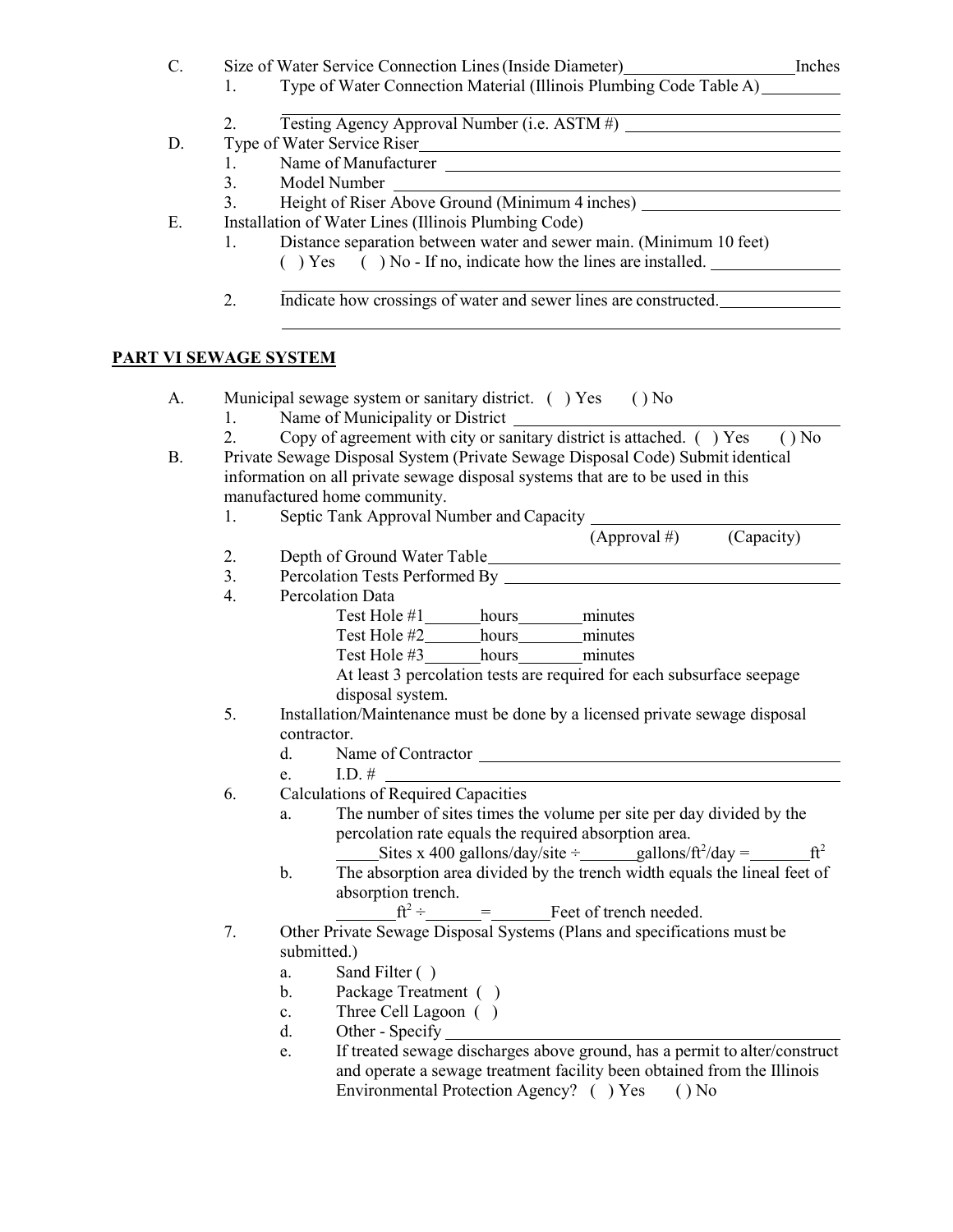f. If treated sewage discharges to a stream, give name of stream:

(Name of Stream) (NPDES Permit #)

# **PART VII SEWAGE COLLECTION SYSTEM**

- A. Length of Mains in Community
- B. Size of Mains in Community
- C. Type of Sewer Main Material
- D. Testing Agency Approval Number of Sewer Main Material (i.e. ASTM#)
- E. Size of Sewer Riser
- F. Type of Sewer Riser Material (Illinois Plumbing Code Table A Approved Building Drain Material), Testing Agency Approval Number (i.e. ASTM#)
- G. Elevation of sewer riser above finished grade. (4 inches minimum)

# **PART VIII SOLID WASTE DISPOSAL** (Check A or B)

- A. Individual Service Containers ( )
	- 1. ( ) 1 40 gallon container per site
	- 2.  $( ) 2 20$  gallon containers per site
	- 3. ( ) 1 30 gallon container plus 1 10 gallon container
	- 4. ( ) 1 20 gallon containers per site with collection two times per week
	- 5. ( ) Other Specify
- B. Bulk Containers ( )
	- 1. Size of container gallons or cubic yards  $\frac{\text{gallons} \div 202 \text{ gallons/yd}^3 = \text{m} \cdot \text{cubic yards}}{9.2 \text{ gallons}}$
	- 2. Number of bulk containers
	- 3. Bulk containers located within 250 feet of each site. ( ) Yes ( ) No

### **PART IX LIGHTING** (Check A or B)

- A. Central ( )
	- 1. Height of Light
	- 2. Wattage
	- 3. Type of Light (i.e. sodium, mercury vapor)
	- 4. Average distance between lights
- B. Individual Lighting ( )
	- 1. Gas ( )
	- 2. Electric ( ) Wattage of Light

# **PART X FIRE FIGHTING FACILITIES**

- A. Name of Local Fire Department
- B. Description of Facilities and Service
- C. (Communities constructed after January 1, 1998) Fire hydrants within 500 feet of any structure ( ) Holding pond ( ) Other - Specify

# **PART XI ELECTRICAL DISTRIBUTION**

- A. Size of service supplied
- B. Location of conductors:
	- 1. Above ground Height above vehicular traffic
		- Height above pedestrian traffic
	- 2. Below ground burial depth
- C. Type, size and number of conductors from the meter to the home

D. Type and rating of service center